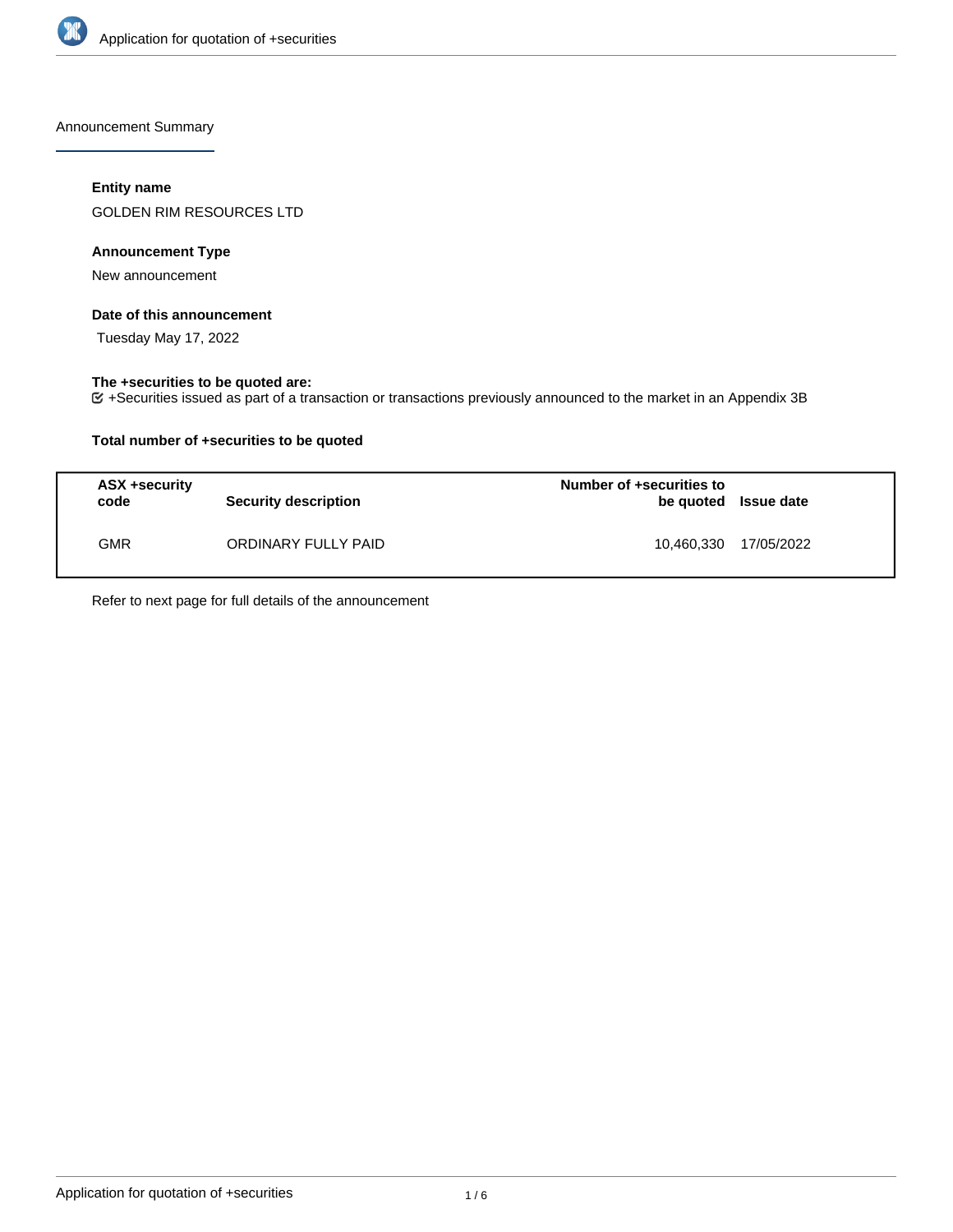

Part 1 - Entity and announcement details

# **1.1 Name of entity**

GOLDEN RIM RESOURCES LTD

We (the entity named above) apply for +quotation of the following +securities and agree to the matters set out in Appendix 2A of the ASX Listing Rules.

**1.2 Registered number type** ACN

**Registration number** 006710774

**1.3 ASX issuer code** GMR

**1.4 The announcement is**

New announcement

### **1.5 Date of this announcement**

17/5/2022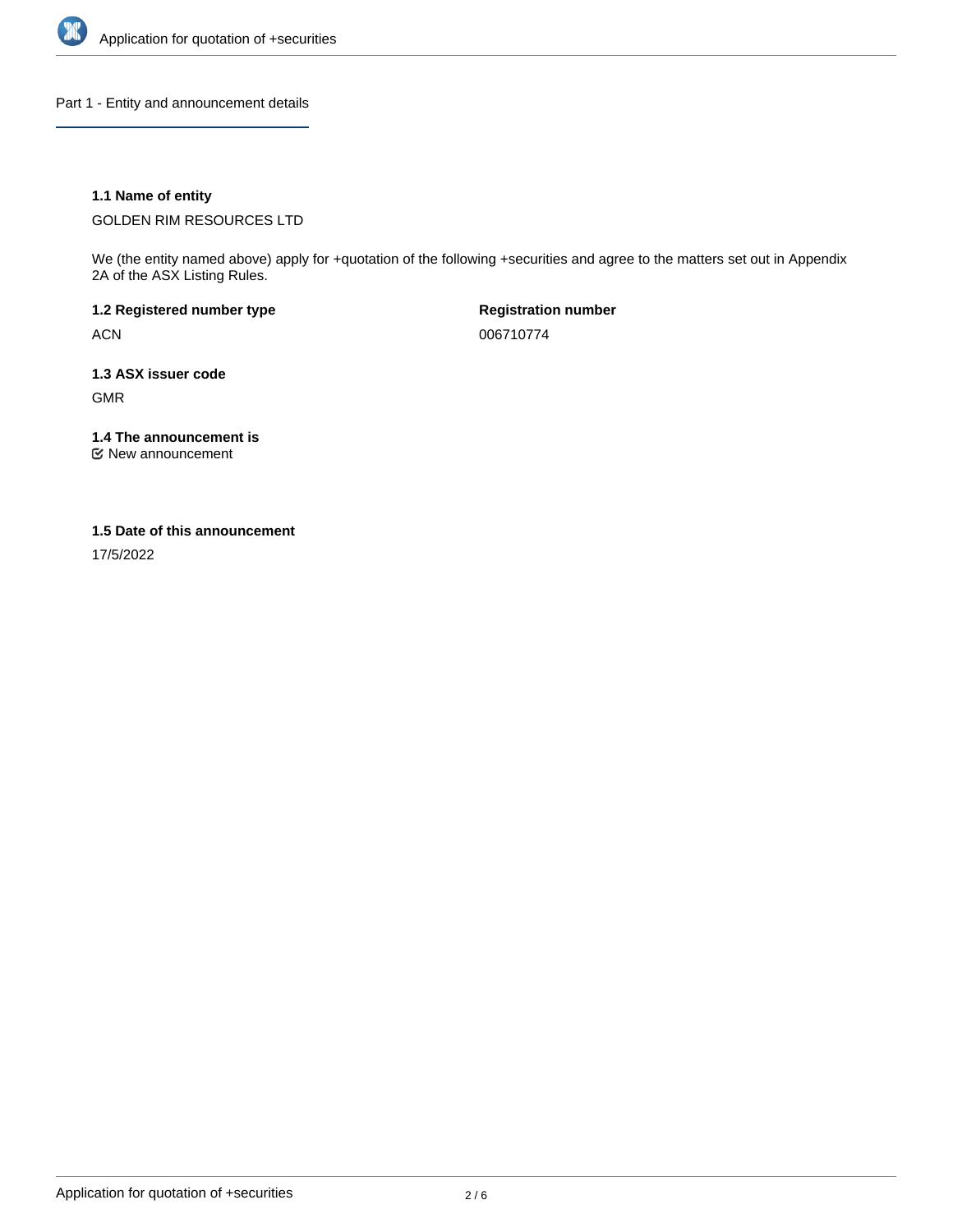

# Part 2 - Type of Issue

#### **2.1 The +securities to be quoted are:**

+Securities issued as part of a transaction or transactions previously announced to the market in an Appendix 3B

#### **Previous Appendix 3B details:**

| <b>Announcement Date and</b><br>Time | <b>Announcement Title</b>                               | Selected Appendix 3B to submit quotation<br>reauest |
|--------------------------------------|---------------------------------------------------------|-----------------------------------------------------|
| 24-Mar-2022 10:01                    | Update - Update - Proposed issue of<br>securities - GMR | A placement or other type of issue                  |

# **2.3a.2 Are there any further issues of +securities yet to take place to complete the transaction(s) referred to in the Appendix 3B?**

Yes

#### **2.3a.3 Please provide details of the further issues of +securities yet to take place to complete the transaction(s) referred to in the Appendix 3B**

Appendix 3G to be lodged for the issue of attaching Placement options.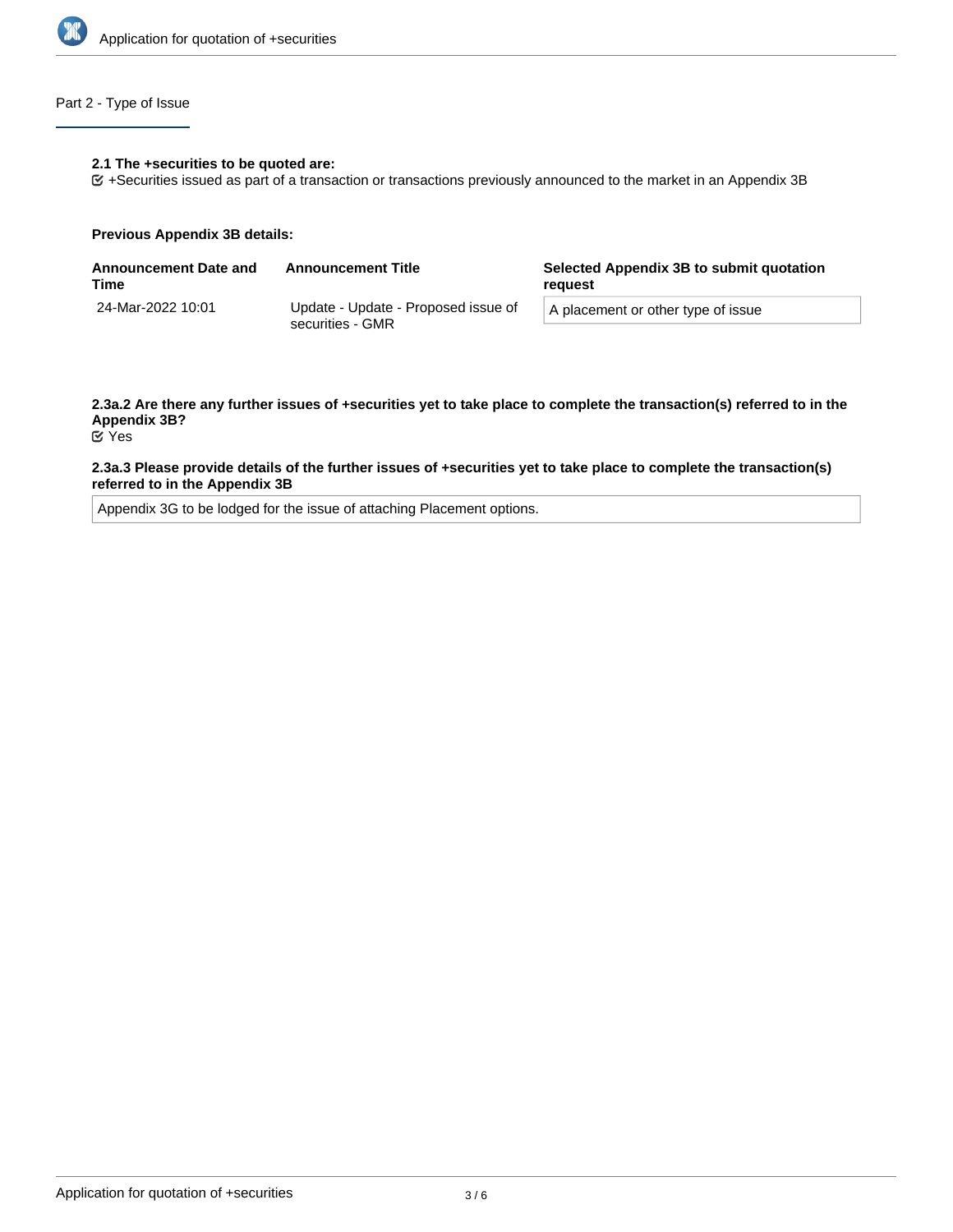

Part 3A - number and type of +securities to be quoted where issue has previously been notified to ASX in an Appendix 3B

#### Placement Details

# **ASX +security code and description**

GMR : ORDINARY FULLY PAID

# **Issue date**

17/5/2022

# Distribution Schedule

**Provide a distribution schedule for the new +securities according to the categories set out in the left hand column including the number of recipients and the total percentage of the new +securities held by the recipients in each category.**

| Number of +securities held | <b>Number of holders</b> | Total percentage of +securities held<br>For example, to enter a value of 50%<br>please input as 50.00 |
|----------------------------|--------------------------|-------------------------------------------------------------------------------------------------------|
| $1 - 1,000$                |                          | $\%$                                                                                                  |
| $1,001 - 5,000$            |                          | $\frac{0}{0}$                                                                                         |
| $5,001 - 10,000$           |                          | $\%$                                                                                                  |
| 10,001 - 100,000           |                          | $\%$                                                                                                  |
| 100,001 and over           |                          | $\%$                                                                                                  |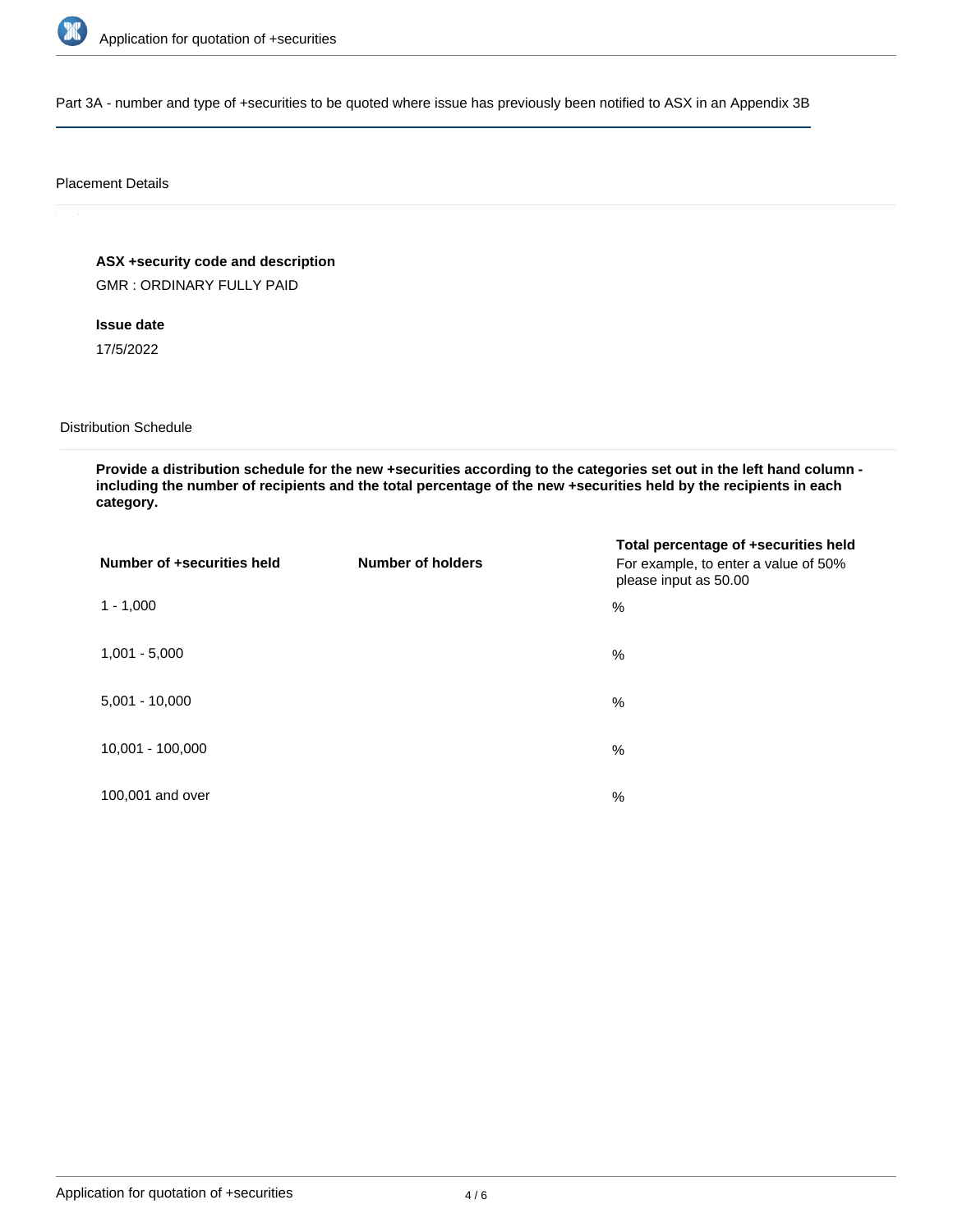

Issue details

| Number of +securities to be quoted                                                    |                                        |  |  |  |
|---------------------------------------------------------------------------------------|----------------------------------------|--|--|--|
| 10,460,330                                                                            |                                        |  |  |  |
| Are the +securities being issued for a cash consideration?<br>$\mathfrak C$ Yes       |                                        |  |  |  |
| In what currency is the cash consideration being paid?                                | What is the issue price per +security? |  |  |  |
| AUD - Australian Dollar                                                               | AUD 0.07800000                         |  |  |  |
| Any other information the entity wishes to provide about the +securities to be quoted |                                        |  |  |  |

Tranche 2 Placement shares issued following approval by shareholders the Annual General Meeting held on 10 May 2022.